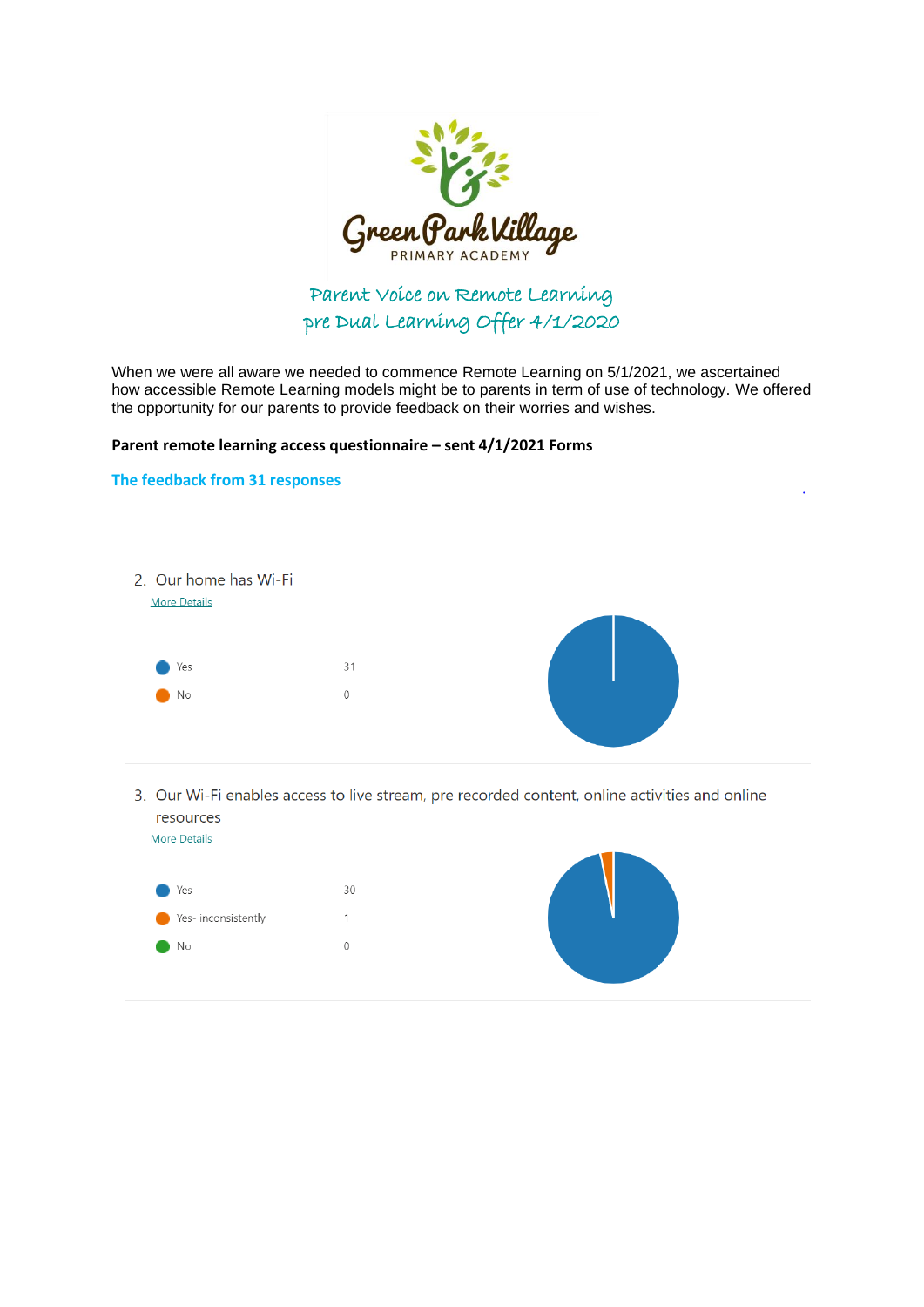4. I have a device which my child can use between 9.00 and 15.15 to access remote learning **More Details** 



| <b>School response</b> |                                                                                                                                                                                                                                                                                                                            |  |
|------------------------|----------------------------------------------------------------------------------------------------------------------------------------------------------------------------------------------------------------------------------------------------------------------------------------------------------------------------|--|
| Area                   | Comment/action                                                                                                                                                                                                                                                                                                             |  |
| Wi-Fi                  | The family with intermittent Wi-Fi attended school from the start of dual learning                                                                                                                                                                                                                                         |  |
| <b>Device</b>          | The three families without a device attended school from the start of dual learning;                                                                                                                                                                                                                                       |  |
|                        | Those without a suitable device (at least a tablet or laptop) attended school under criteria.                                                                                                                                                                                                                              |  |
| <b>Printing</b>        | There was no printing essential- all online activities were live teaching or assigned online<br>activities. Printing was optional to be able to fully engage in the directed learning<br>opportunities. The school delivered packs containing laminated practice sheets, whiteboards,<br>whiteboard pen and exercise book. |  |

## **Worries**

| <b>Theme</b>       | You said                                      | We did                              |
|--------------------|-----------------------------------------------|-------------------------------------|
| <b>Parent role</b> | Do i have to stay with her the whole day      | consistent timetable and routine in |
|                    | while learning? Its ok with me to stay with   | and out of school as this supports  |
|                    | her as long as its alright with you seeing me | children and working families       |
|                    | as well doing some work.                      |                                     |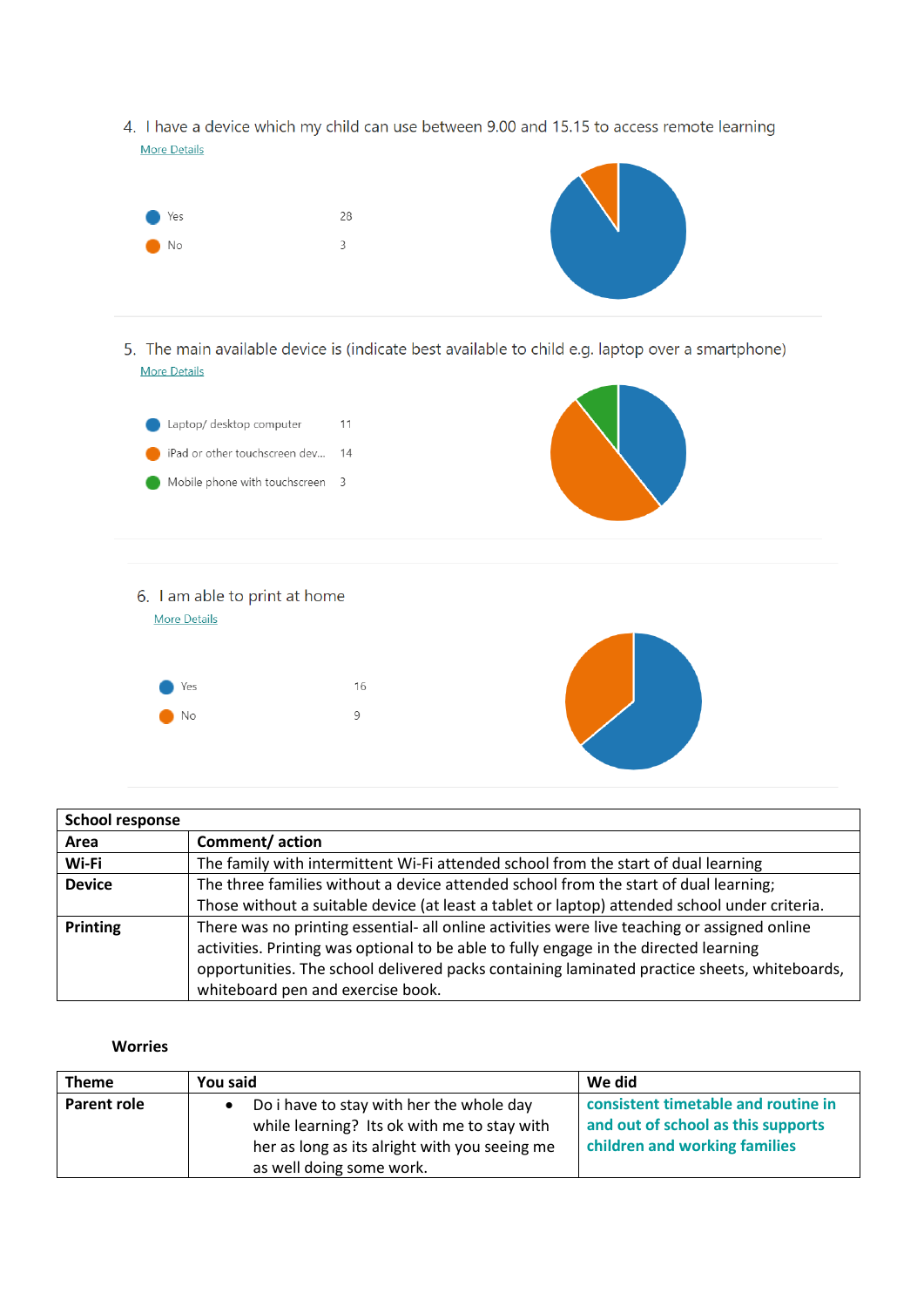|                 | Someone need to assist as we both parent<br>$\bullet$<br>need to at work, mans rely on child care<br>(3) parents have to spend considerable<br>$\bullet$<br>amount of time to help with the learning<br>Having to work alongside childs learning,<br>$\bullet$<br>which means she wouldn't be able to receive<br>our full attention. I have also had to be<br>deployed in my job in previous lockdowns<br>depending on where the covid needs were at<br>the time. | supporting parents by high level of<br>input live- providing whole cohort<br>and smaller group sessions<br>supporting parents with a regular<br>structure<br>supporting parents by 'dip in'<br>approach (resources uploaded on<br><b>Teams and Tapestry)</b> |
|-----------------|-------------------------------------------------------------------------------------------------------------------------------------------------------------------------------------------------------------------------------------------------------------------------------------------------------------------------------------------------------------------------------------------------------------------------------------------------------------------|--------------------------------------------------------------------------------------------------------------------------------------------------------------------------------------------------------------------------------------------------------------|
|                 | we currently only have 1 laptop in the house,<br>***'s sister is currently using for her college<br>work for her remote learning. Also if *** will<br>maintain his learning at home.                                                                                                                                                                                                                                                                              | using Teams which children could<br>use themselves once used to it                                                                                                                                                                                           |
|                 |                                                                                                                                                                                                                                                                                                                                                                                                                                                                   |                                                                                                                                                                                                                                                              |
| Children's      | Keeping their attention on learning<br>$\bullet$                                                                                                                                                                                                                                                                                                                                                                                                                  | continuing input, contact and                                                                                                                                                                                                                                |
| attention       | Attention span (of Adult)<br>٠                                                                                                                                                                                                                                                                                                                                                                                                                                    | interaction due to age/needs                                                                                                                                                                                                                                 |
|                 | My daughter not having the ability to focus<br>$\bullet$                                                                                                                                                                                                                                                                                                                                                                                                          | (educational and personal) and to                                                                                                                                                                                                                            |
|                 | for a long period online. Im worried that she                                                                                                                                                                                                                                                                                                                                                                                                                     | ensure progression in phonics,                                                                                                                                                                                                                               |
|                 | will fall behind.                                                                                                                                                                                                                                                                                                                                                                                                                                                 | reading, writing, maths and PSE                                                                                                                                                                                                                              |
|                 |                                                                                                                                                                                                                                                                                                                                                                                                                                                                   |                                                                                                                                                                                                                                                              |
|                 | Focusing is more difficult, as there may be                                                                                                                                                                                                                                                                                                                                                                                                                       |                                                                                                                                                                                                                                                              |
|                 | more distractions at home.                                                                                                                                                                                                                                                                                                                                                                                                                                        | sessions timed for attention span-2-                                                                                                                                                                                                                         |
|                 | If my child gets bored and loose interest<br>$\bullet$                                                                                                                                                                                                                                                                                                                                                                                                            | 30 minutes, then break or another                                                                                                                                                                                                                            |
|                 | My biggest worry is child's attention span<br>$\bullet$                                                                                                                                                                                                                                                                                                                                                                                                           | activity                                                                                                                                                                                                                                                     |
|                 | during remote learning.                                                                                                                                                                                                                                                                                                                                                                                                                                           | range of activities-live and/or dip in                                                                                                                                                                                                                       |
|                 | That he will be bored and don't want to set<br>$\bullet$                                                                                                                                                                                                                                                                                                                                                                                                          |                                                                                                                                                                                                                                                              |
|                 | for 8 hours on laptop                                                                                                                                                                                                                                                                                                                                                                                                                                             | / click link activities                                                                                                                                                                                                                                      |
|                 | (1) Lack of focus for long hours at home,<br>$\bullet$                                                                                                                                                                                                                                                                                                                                                                                                            |                                                                                                                                                                                                                                                              |
|                 | Keeping ***'s Focus throughout whilst<br>$\bullet$<br>working myself                                                                                                                                                                                                                                                                                                                                                                                              | sessions included singing, movement                                                                                                                                                                                                                          |
|                 |                                                                                                                                                                                                                                                                                                                                                                                                                                                                   |                                                                                                                                                                                                                                                              |
|                 | She won't stay focused enough                                                                                                                                                                                                                                                                                                                                                                                                                                     |                                                                                                                                                                                                                                                              |
|                 | Trying to encourage *** to focus and not<br>disturb ***                                                                                                                                                                                                                                                                                                                                                                                                           |                                                                                                                                                                                                                                                              |
|                 | *** doesn't get on with it.                                                                                                                                                                                                                                                                                                                                                                                                                                       |                                                                                                                                                                                                                                                              |
|                 | That child be focus                                                                                                                                                                                                                                                                                                                                                                                                                                               |                                                                                                                                                                                                                                                              |
|                 | He will not focus and may start using his ipad                                                                                                                                                                                                                                                                                                                                                                                                                    |                                                                                                                                                                                                                                                              |
|                 | for other purposes                                                                                                                                                                                                                                                                                                                                                                                                                                                |                                                                                                                                                                                                                                                              |
|                 | That *** is going to struggle to focus on calls                                                                                                                                                                                                                                                                                                                                                                                                                   |                                                                                                                                                                                                                                                              |
|                 | videos for longer than a few minutes                                                                                                                                                                                                                                                                                                                                                                                                                              |                                                                                                                                                                                                                                                              |
|                 | Keeping ***'s focus for such long on a tablet                                                                                                                                                                                                                                                                                                                                                                                                                     |                                                                                                                                                                                                                                                              |
|                 | and keeping her looking at a screen for long                                                                                                                                                                                                                                                                                                                                                                                                                      |                                                                                                                                                                                                                                                              |
|                 | time.                                                                                                                                                                                                                                                                                                                                                                                                                                                             |                                                                                                                                                                                                                                                              |
| <b>Learning</b> | That *** won't be able to grasp new<br>$\bullet$                                                                                                                                                                                                                                                                                                                                                                                                                  | enabling personalisation for children                                                                                                                                                                                                                        |
| progression     | concepts as she will not have teacher                                                                                                                                                                                                                                                                                                                                                                                                                             | through targeted intervention group                                                                                                                                                                                                                          |
|                 |                                                                                                                                                                                                                                                                                                                                                                                                                                                                   |                                                                                                                                                                                                                                                              |
|                 | guidance                                                                                                                                                                                                                                                                                                                                                                                                                                                          | sessions and follow up activities                                                                                                                                                                                                                            |
|                 | It will not be the same as be in the school                                                                                                                                                                                                                                                                                                                                                                                                                       |                                                                                                                                                                                                                                                              |
|                 | class section and it will impact the kids                                                                                                                                                                                                                                                                                                                                                                                                                         | continuing the EYFS curriculum for                                                                                                                                                                                                                           |
|                 | the language communications                                                                                                                                                                                                                                                                                                                                                                                                                                       | all children                                                                                                                                                                                                                                                 |
|                 | There is no face to face interaction/                                                                                                                                                                                                                                                                                                                                                                                                                             |                                                                                                                                                                                                                                                              |
|                 | socialisation/ communication between kids                                                                                                                                                                                                                                                                                                                                                                                                                         | continuing input, contact and                                                                                                                                                                                                                                |
|                 |                                                                                                                                                                                                                                                                                                                                                                                                                                                                   | interaction due to age/needs                                                                                                                                                                                                                                 |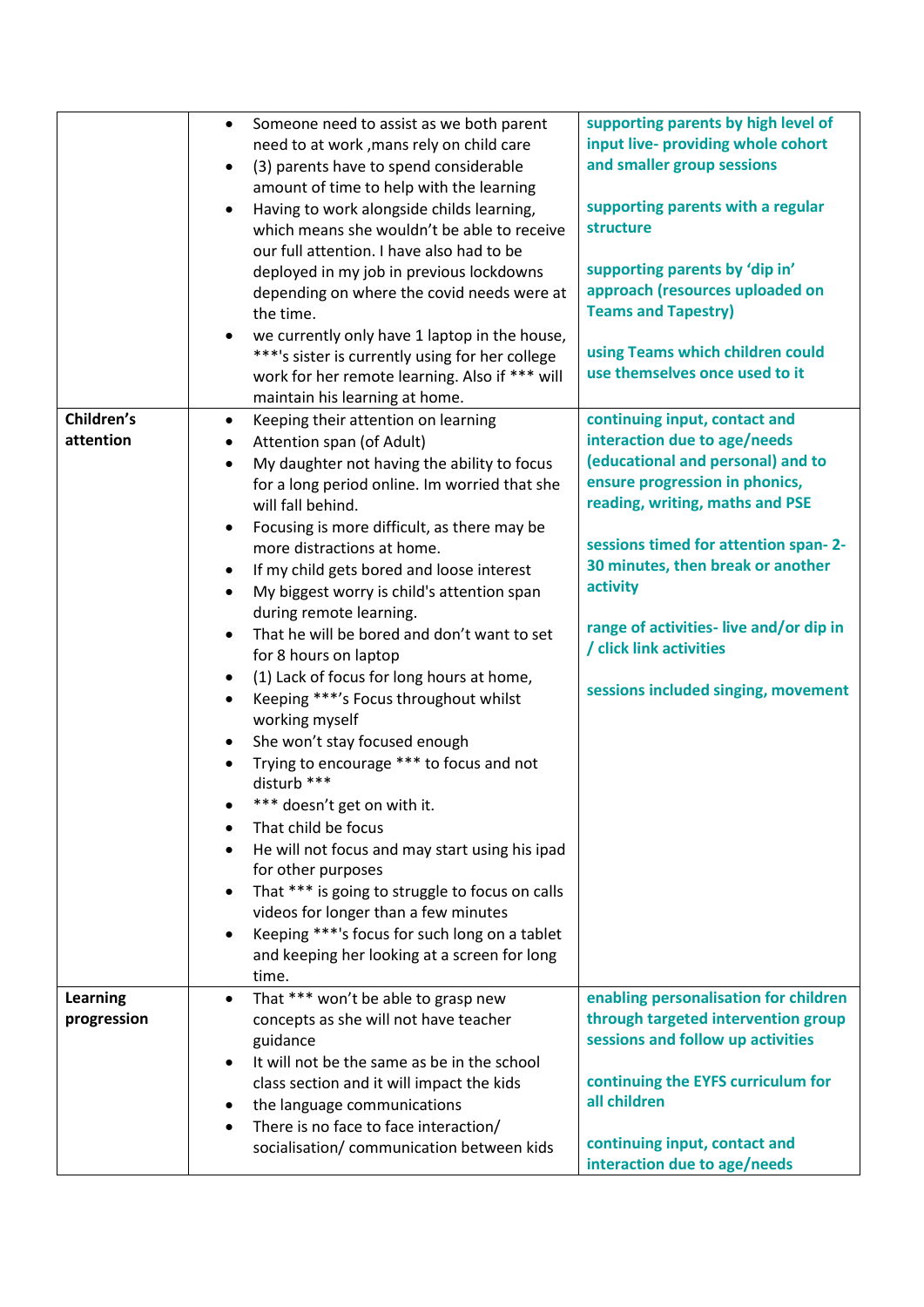|              | which we think is essential and needs to be<br>develop at their age.<br>Lack of social interaction                                                 | (educational and personal) and to<br>ensure progression in phonics,<br>reading, writing, maths and PSE  |
|--------------|----------------------------------------------------------------------------------------------------------------------------------------------------|---------------------------------------------------------------------------------------------------------|
|              |                                                                                                                                                    | supporting parents by high level of<br>input live- providing whole cohort<br>and smaller group sessions |
|              |                                                                                                                                                    | provided PSE sessions and Friday Fun<br>for interaction                                                 |
| <b>Other</b> | Nothing. This helps in keeping the kids safe<br>and families safe<br>(2) missing her teachers and her class mates                                  | provided PSE sessions and Friday Fun<br>for interaction                                                 |
|              | if the remote learning continues for long<br>time,<br>Structurally.                                                                                | daily whole cohort and group<br>sessions for interactions                                               |
|              | Nothing. Happy and feeling safe - looking at<br>$\bullet$<br>the current situation of growing cases in<br>Reading in this pandemic.<br>Screen Time | swapping teachers around so all<br>keep contact with children                                           |

## **Wishes**

| <b>Theme</b>                                               | You said                                                                                                                                                                                                                                                                                                                                                                                                                                                                                                                                                                                                                                                                                                                                             | We did                                                                                                                                                                                                                                                                                                                                                                                     |
|------------------------------------------------------------|------------------------------------------------------------------------------------------------------------------------------------------------------------------------------------------------------------------------------------------------------------------------------------------------------------------------------------------------------------------------------------------------------------------------------------------------------------------------------------------------------------------------------------------------------------------------------------------------------------------------------------------------------------------------------------------------------------------------------------------------------|--------------------------------------------------------------------------------------------------------------------------------------------------------------------------------------------------------------------------------------------------------------------------------------------------------------------------------------------------------------------------------------------|
| <b>Session types-</b><br>duration/<br>frequency/<br>timing | Short and frequent sessions<br>$\bullet$<br>a clear agenda and the need for the parents<br>$\bullet$<br>In the evening between 6-8pm where I can<br>$\bullet$<br>assist my child                                                                                                                                                                                                                                                                                                                                                                                                                                                                                                                                                                     | supporting parents by high level of<br>input live- providing whole cohort<br>and smaller group sessions<br>sessions timed for attention span-2-<br>30 minutes, then break or another<br>activity                                                                                                                                                                                           |
|                                                            |                                                                                                                                                                                                                                                                                                                                                                                                                                                                                                                                                                                                                                                                                                                                                      | range of activities-live and/or dip in<br>/ click link activities                                                                                                                                                                                                                                                                                                                          |
| <b>Session types-</b><br>interaction                       | To have as many 1-1 mini sessions as<br>$\bullet$<br>possible, as opposed to larger calls<br>Things go well with no need to rush back to<br>$\bullet$<br>keep us safe. And it doesn't hold him back. I<br>don't want *** to lose his spark for learning.<br>That *** gets the best out of it with all the<br>$\bullet$<br>support and care she needs.<br>Recorded classes with 'assessments' to<br>$\bullet$<br>confirm understanding and a short daily<br>check-in with a teacher<br>She could have some. Time sharing with her<br>$\bullet$<br>peers online too.<br>Keep learning the desired pace and keep in<br>$\bullet$<br>touch with teachers and friends<br>To help *** be confident interacting with<br>others ready for classroom learning | supporting parents by high level of<br>input live- providing whole cohort<br>and smaller group sessions<br>weekly one to one calls with parent<br>and child<br>enabling personalisation for children<br>through targeted intervention group<br>sessions and follow up activities<br>bespoke responses on Tapestry<br>bespoke activities on Tapestry, in<br>response to chats with families |